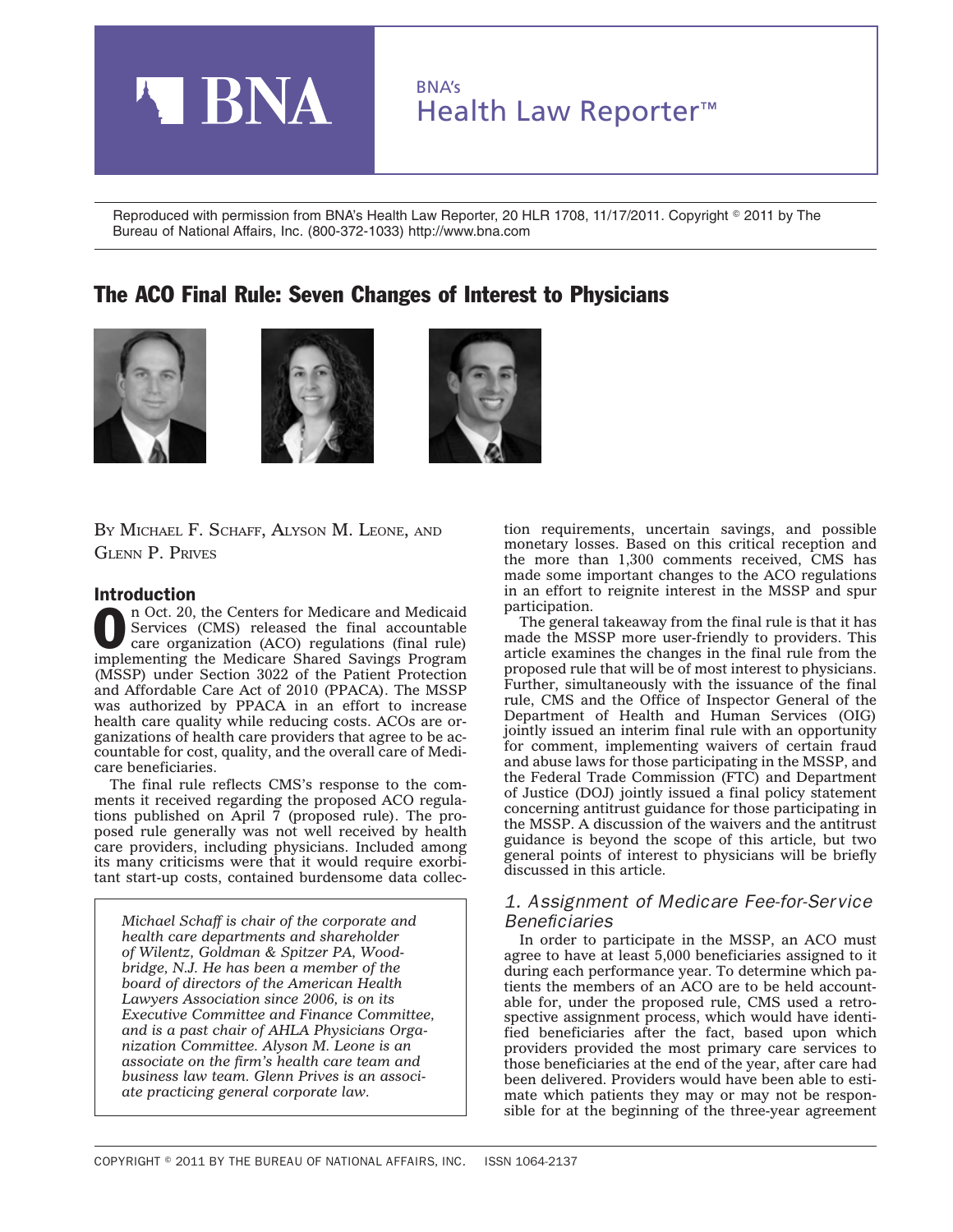based on which providers those patients would have received care from in the past. The final rule modified the retrospective approach to the assignment of beneficiaries in favor of a prospective assignment with a retrospective reconciliation of the assignment at the end of a performance year. ACOs will receive a preliminary list of assigned beneficiaries at the beginning of the performance period that is updated quarterly. After the end of the performance period, CMS will determine the final assignment of beneficiaries based on the actual treatment data from that year. CMS adopted this hybrid approach of prospective assignment with retrospective reconciliation in response to the overwhelming number of comments received in support of a prospective approach. Those commenting argued that the prospective approach was important for beneficiaries to have full knowledge of their inclusion within an ACO in advance and for ACO participants to effectively coordinate care and implement a care management program for its assigned beneficiaries. Although the actual assignment of beneficiaries still will remain retrospective for purposes of calculating the savings, an ACO now will have a better idea of who its assigned beneficiaries are in advance, which likely will afford it a better opportunity to coordinate and manage the care of its beneficiaries.

Additionally, in determining the assignment of beneficiaries to an ACO, the final rule requires that a beneficiary be assigned to an ACO in which they receive a plurality of primary care services, as determined by accumulated allowed charges (evaluation and management Current Procedural Terminology codes). In other words, a beneficiary is assigned to an ACO if the allowed charges for primary care services furnished by primary care physicians who are participants of that ACO are greater than the allowed charges furnished by primary care physicians who are participants of other ACOs, or who are unaffiliated with any ACO. Beneficiaries who receive a plurality of primary care services from an ACO are included in the determination of shared savings calculations of that ACO.

In determining the plurality of primary care services, CMS adopted a ''step-wise'' method to beneficiary assignment. In step one, beneficiaries who received at least one primary care service from a primary care physician who is an ACO participant are identified. The beneficiary will be assigned to the ACO in which he or she receives a plurality of primary care services. In step two, if a beneficiary has not received any primary care services from a primary care physician, the beneficiary will be assigned to an ACO if he or she has received at least one primary care service from any physician (regardless of specialty) in the ACO. If this condition is met, the beneficiary will be assigned to an ACO in which he or she receives a plurality of primary care services (including from specialist physicians, nurse practitioners, physician assistants, and clinical nurse specialists).

The use of the plurality standard to determine how beneficiaries are assigned is intended to ensure that patients are assigned to an ACO in which they receive more primary care services than from any other provider. In addition, the ''step-wise'' approach recognizes that specialists, and not just primary care physicians, provide primary care services to Medicare beneficiaries.

#### *2. Reduction in Quality Measures*

The proposed rule required ACOs to measure and report on 65 quality measures from five quality domains. The final rule reduces the number of quality measures to 33 and the number of quality domains to four. The four domains include:

- i. Patient/Caregiver Experience (seven measures);
- ii. Care Coordination/Patient Safety (six measures);
- iii. Preventative Health (eight measures); and
- iv. At-Risk Populations (12 measures).

As discussed in more detail below, the final rule has eliminated the requirement that 50 percent of the ACO's primary care physicians be meaningful users of electronic health records (EHR) by the beginning of the second year. However, the percentage of primary care physicians who successfully qualify for an EHR incentive program payment still is a quality measure that must be reported. This measure will be doubleweighted for purposes of determining shared savings eligibility.

As initially proposed, if an ACO did not meet the quality performance thresholds for all of the proposed measures, it would not be eligible for shared savings, even if it was able to reduce costs. Under the final rule, an ACO must only score above the minimum attainment level on 70 percent of the measures in a domain to be eligible to share in the savings. The proposed rule structured payments in the first year based on reporting and in subsequent years based on performance, while in the final rule, eligibility for shared savings in the second year will be based on achieving minimum attainment levels for 25 measures, and reporting only for the other eight measures. In the third year, eligibility will be based on achieving minimum attainment levels for 32 measures, and reporting only for the final measure.

The less burdensome reporting on quality measures and domains is beneficial to physicians who participate in ACOs. The reduction in quality measures and domains likely will ease the administrative burden and encourage participation in the MSSP. In addition, the change in the thresholds and phase-in of payment for performance to determine eligibility for savings will hopefully make it easier for ACOs to share in the savings. However, physicians should be aware that CMS has left open the possibility that the quality measures may be revised and that ACOs will be required to comply with such revisions.

## *3. Change in Electronic Health Record Participation Requirement*

The proposed rule required that at least 50 percent of an ACO's primary care physicians be ''meaningful users'' of EHR by the start of the second performance year of the three-year ACO agreement in order to continue in the MSSP. The final rule eliminated this, making EHR a quality measure. The quality measure requires ACOs to report the percentage of primary care providers who successfully qualify for an EHR incentive program payment.

It is apparent that CMS recognized in the final rule that the 50 percent meaningful use requirement may be a roadblock to participation in the MSSP and eliminated meaningful use as a requirement. Despite this, in an effort not to shy away from its emphasis on the importance of EHR adoption, CMS has adopted the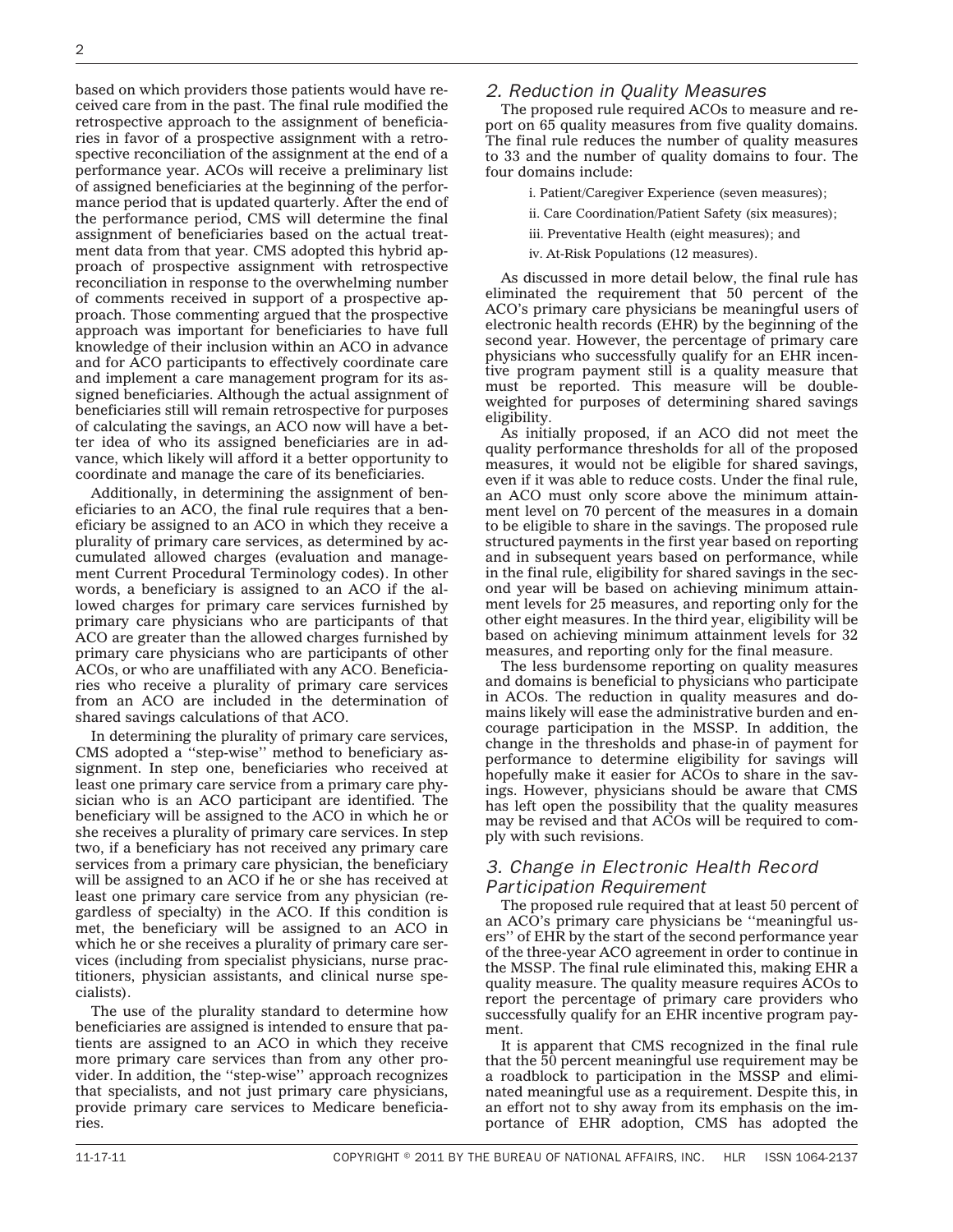double-weighted measure for purposes of scoring and determining an ACO's performance. CMS's decision to waive the initial 50 percent requirement probably will help spur greater interest by physician practices that currently are not on EHR platforms or currently are in the process of transitioning to EHR platforms. On the other hand, to illustrate the importance of the double weight applied to the EHR measure, should an ACO fail to completely and accurately report the EHR measure, it will be difficult for the ACO to overcome the loss of this measure through the other quality measures and may result in the ACO not being eligible to share in savings.

# *4. Clarification on Exclusivity of Primary Care Physicians to a Single ACO*

A key clarification reflected in the final rule relates to the ability of participants and providers/suppliers to change ACOs or participate in more than one ACO. Since beneficiaries are assigned and incentive payments are determined as a result of primary care services received, based on billing tax identification number (TIN), many commenters objected to the proposed rule, which required that ACO primary care practitioners had to be exclusive to a single ACO for the threeyear agreement period. In the final rule, CMS has clarified that this exclusivity requirement was not intended as a blanket rule for all primary care providers; instead, it only would apply where the provider is using his or her own TIN to bill for services. The practical effect of this clarification is that providers billing through the different TINs of one or more group practices could participate in multiple ACOs; however, solo practitioners, including specialists who provide primary care services upon which beneficiary assignment is based, billing under their personal TIN would need to be exclusive to a single ACO. This clarification may be viewed as creating a narrow exception to a vexing provision of the proposed rule, but, as a practical matter, for the large number of physicians who are solo practitioners, nothing has changed.

# *5. Ability to Eliminate Risk Sharing During Initial Term*

Under the proposed rule, ACOs could choose Track 1 or Track 2, with Track 1 allowing the ACO to avoid sharing in the losses until the third year and Track 2 exposing the ACO to the risk of financial loss, but allowing it to potentially share in greater savings. This could result in the ACO losing money if it did not produce savings. In the final regulations, ACOs who opt for Track 1 will share only in the savings during the entire term of the initial agreement and will not bear any downside risk of losses. Notwithstanding this limitation of risk during the first three years, Track 1 ACOs still will be required to participate in the two-sided, Track 2, model upon the expiration of the initial agreement.

This change allows physicians to determine whether or not to accept shared-loss risk during the term of the initial agreement. By selecting Track 1, ACOs would have some time to get up and running and work out any kinks. However, physicians must keep in mind that if the ACO is formed and approved prior to their participation, they need to make sure which track the ACO is taking and recognize if it is Track 2, there is downside risk. Further, even if the physicians are involved in the

start-up of the ACO, they may not have enough votes to effectively choose whether or not their ACO will share in the risk, so physicians need to be careful and ensure that the members of the ACO are in agreement about risk sharing before they decide to join.

# *6. Track 1 ACOs Share in First Dollar Savings*

An ACO only is eligible to receive payment for shared savings if its estimated average per capita Medicare expenditure is at least the percentage specified by CMS below the applicable benchmark, which will be the minimum savings rate (MSR). The MSR for ACOs participating under Track 1 will be established using a sliding scale based on the size of the ACO's assigned beneficiary population. A flat two percent MSR will apply to all ACOs participating under Track 2. The proposed rule included a requirement under which ACOs participating under Track 1 would have to produce savings of at least two percent over the MSR in order to be eligible for any shared savings payments, while ACOs participating under Track 2 would share first dollar savings once the MSR was exceeded. Under the final rule, however, ACOs participating under either track will share in the first dollar of savings once savings exceed the MSR. This change was due to comments which persuaded CMS that a higher threshold could deter participation in the MSSP. The approach adopted maximizes the reward that ACOs can realize, and should ensure that ACOs receive needed capital.

## *7. No Withholding of Per formance Payments*

CMS originally proposed in the proposed rule to withhold 25 percent of any shared savings earned by an ACO to offset potential future losses. One of the most common complaints from physicians about the proposed rule was the uncertainty of receiving any shared savings. In response to comments suggesting that the proposed withhold would adversely affect participation and/or restrict necessary capital, CMS, under the final rule, will not withhold shared savings payments in order to help ensure repayment of future losses. This change increases the likelihood that physicians will receive shared savings payments, and is deemed a positive change from the physician perspective.

### Fraud and Abuse Waivers and Antitrust Guidance

As noted above, CMS and the OIG jointly issued an interim final rule implementing waivers of certain fraud and abuse laws for those participating in the MSSP, and the FTC and DOJ jointly issued a final policy statement concerning antitrust guidance for those participating in the MSSP. A discussion of the waivers and the antitrust guidance is beyond the scope of this article, but two general points of interest to physicians deserve mention:

> 1. The fraud and abuse waivers have been significantly expanded to provide more protection for arrangements designed to meet the defined purposes of the MSSP. Further, the waivers may offer certain physicians incentives for participation in the MSSP, as they allow alignment strategies between participating hospitals and physicians that may not otherwise be available, which may have the net effect of reducing capitalization costs for physicians.

> 2. The final rule and the antitrust guidance eliminate the earlier requirement that certain ACOs be subject to

3